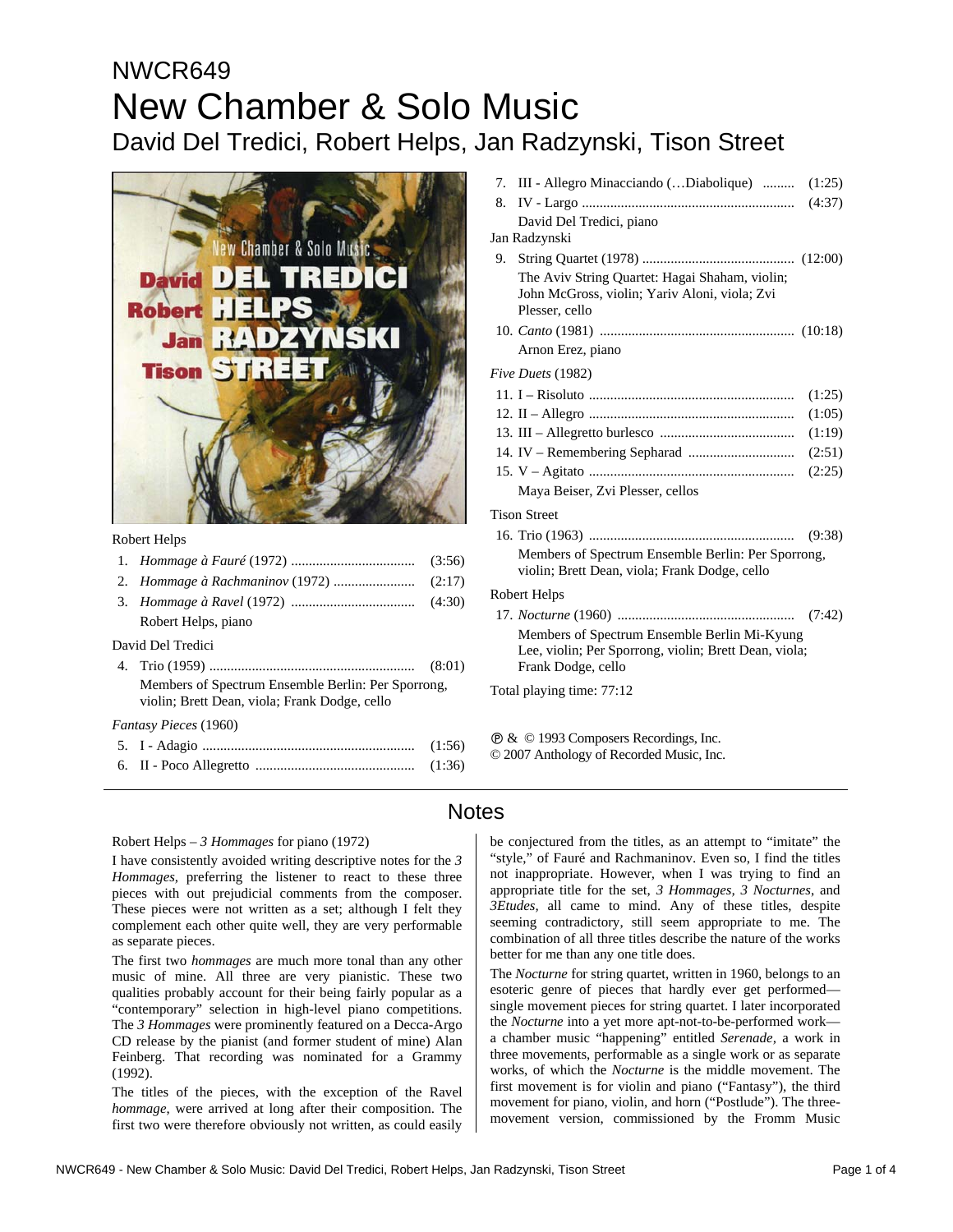Foundation, was performed several years ago in New York City and Buffalo by the composer-pianist David Del Tredici and the Buffalo Contemporary Chamber Players.

The *Nocturne* is very much a mood piece, the mood being in the tradition of the numerous Mahler and Bartók "night music" movements which make their appearances in these composers' string quartets and symphonic works. It is predominately a gentle movement—"night music" heard from afar. It does, however, have its share of "filigree" passage work and an occasional "muted" climax. The combination of delicacy, even wistfulness, and consistently high register employed in all four instruments presents, I feel, an interesting performance challenge.

#### —*Robert Helps*

**Robert Helps** (*b* Passaic, NJ, 23 Sept 1928; *d* Tampa, FL, 1 Dec 2001) was a professor of music at the University of South Florida. He also has been a recipient of awards in composition from the National Endowment for the Arts, the Guggenheim, Ford, and many other foundations. His Piano Concerto No. 1 was commissioned by the Thorne Music Fund and premiered by the composer with the Manhattan Conservatory Orchestra. His Piano Concerto No. 2 was commissioned through the Ford Foundation by Richard Goode and performed by him with the Oakland Symphony.

Helps has been professor of piano at the New England Conservatory, the San Francisco Conservatory, Princeton University, Stanford University, the University of California at Berkeley, and the Manhattan School of Music. He was artist-in-residence (pianist) at the University of California-Davis in 1973. Many of his compositions, including the Symphony No. 1 (Naumburg Award) and *Gossamer Noons* for voice and orchestra, have been recorded; he also is featured extensively as pianist, composer, and pianist/composer on labels such as Victor, Columbia, Composers Recordings Inc., Deutsche Grammophon, New World, Desto, Son Nova, and GM Recordings. He music is published by C.F. Peters, Associated Music Publishers, E.B. Marks, and the American Composers Edition.

Helps has toured extensively with such internationally famous performers as Bethany Beardslee, soprano; Isidore Cohen, violinist; Rudolf Kolisch, violinist; Phyllis Curtin, soprano, and Aaron Copland, composer/pianist. Concerts have included solo recitals of the music of renowned American composer Roger Sessions at both Harvard and Princeton universities, an all-Ravel recital at Harvard; a solo recital in Town Hall, NY; four summers with the Chamber Music West summer festival; with violinist Jorja Fleezanis, (concert master of the Minnesota Symphony) in Minneapolis, San Francisco and New York; and with Bethany Beardslee, soprano, in Boston, New York City (Town Hall) and Colorado Springs.

His most recent compositions are *Eventually The Carousel Begins* for two pianos (commissioned by Norma and Leonard Mastrogiacomo from Tallahassee on a National Endowment for the Arts award) and *A Mixture of Time* for guitar and piano which was premiered in San Francisco in June 1990 by Adam Holzman and the composer.

#### David Del Tredici (Trio)

Trio (1959) is in one movement, divided into two parts. The first part is by turns dramatic, agitated, and rhythmic. The second, contrastingly, is lyrical and flowing. At the end there is a reprise of the piece's opening signature sound—a sustained major third surrounded by a dissonant "buzz" of ponticello tremolos.

Written in 1959, during my last year as a college student and my first years as a composer, Trio was inspired by a performance of the Schoenberg String Trio. I had never heard "modern" string effects—*sul ponticello, col lengo, battuta*, harmonics—and these new sounds filled me with awe and wonder. Trio was the result.

The *Fantasy Pieces* [Adagio: Poco Allegretto; Allegro minacciando (…Diabolique); and Largo] were written at age twenty-two, a year after the Trio, while I was a graduate student at Princeton University. *Fantasy Pieces* began as a response to composer-professor Earl Kim's suggestion that I try to write some twelve-tone music. Each of the pieces does, in fact, start with a tone row. However, my ear, quite differently inclined, led me down another more tonal path that ended finally, far from dodecaphony, on an unresolved dominant seventh chord.

The four pieces are highly virtuosic and were written at a time when my piano playing career was in full flower. The first two are delicate, kaleidoscopic, the third (…Diabolique) is demonic, and the last (and longest) is, by contrast, almost Wagnerian in its tonal outpourings.

The pieces are dedicated to four composer/performer friends (in order): Stephanie Shehatovitch, Earl Kim, Jules Langert, and Robert Helps.

The pianist Alan Marks has written this description of *Fantasy Pieces* "…a set of four brief impressions that are in every sense fantastic: intensely focused emotional expressions of wildness, dreaminess, nervousness, or spaciousness. What is important in each piece is the gesture; the specific notes seeming to exist secondarily to the impulse of the moment. These impulses rarely occur in strict rhythm; a hesitation will precipitate a sudden rush which may be sustained or burn out in an instant. This ebb and flow of the rhythm gives the music its improvisatory flavor. As brief as each movement is—as in Webern's music—it is highly expressionistic and structurally bound by only two or three ideas.'

#### —*David Del Tredici*

**David Del Tredici** (*b* 1937) has been, arguably, America's foremost exponent of the return to tonality in composition. Trained in serial technique, his early works, many of them settings of poems by James Joyce, reflect a quirky individuality in the handling of those orthodox musical materials. Soon however, he broke away from the language of his teachers to explore the fantasy of Lewis Carroll, and in so doing, developed a rich musical idiom of color, humor, and sentiment worked out on vast orchestral canvases of tonal sound. David Del Tredici's lengthy list of honors and awards includes Guggenheim and Woodrow Wilson Fellowships, election to the American Academy and Institute of Arts and Letters, numerous commissions, a Friedheim Award, and the 1980 Pulitzer Prize for Music. David Del Tredici has held faculty appointments at Harvard University, Boston University, the State University of New York at Buffalo, and is currently distinguished professor of music at the City College of New York. His works are published by Boosey and Hawkes.

David Del Tredici is that rare find among composers – a creator with a truly great gift… I venture to say that his music is certain to make a lasting impression on the American musical scene. I know of no other composer of his generation, at least among those who write within the normal concert idiom, who composes music of greater freshness and daring, or with more personality.

—*Aaron Copland*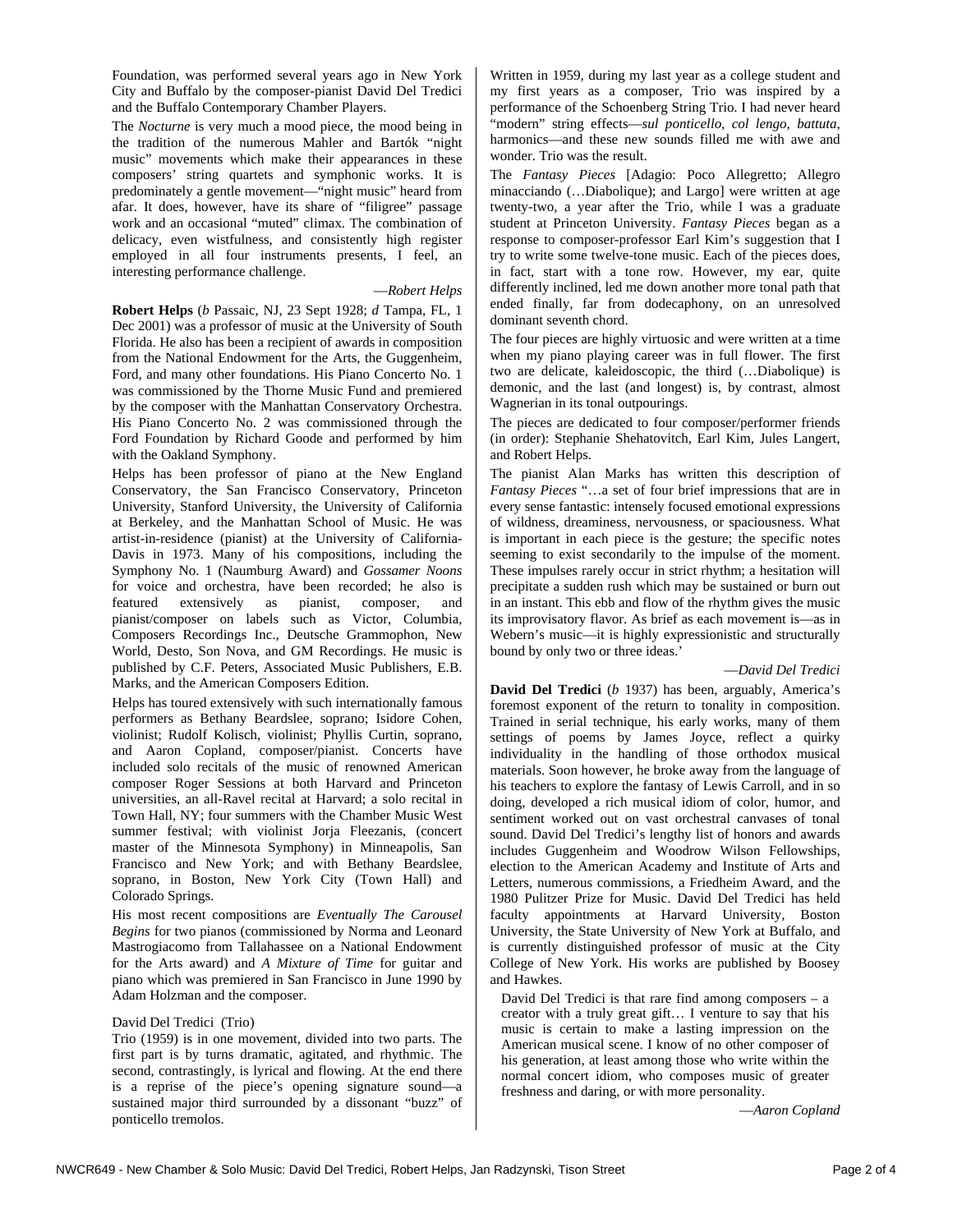#### Jan Radzynski (String Quartet)

The String Quartet (1978) draws its inspiration from the liturgical Sephardic music of the Middle East often characterized by highly ornamented melodic lines, microtonal intervals, and various types of heterophony. The melodic contours, melismas, and subtle inflections are modeled on pitch and language interaction in biblical cantillation. The human voice, that most perfect instrument, one capable of evoking every nuance of feeling, serves as the unattainable ideal for the strings articulation and mode of expression.

In one continuous movement, the Quartet opens with an eightpart four-pitch canon that grows in density as it accumulates energy. That energy, when released at the end of the canon in a frantic viola passage, provides an impetus for the entire piece thereafter. In spite of the dense tone clusters frequently employed here, the music clearly centers tonally on C.

*Canto* (1981) is a fantasy in which fragments of a cantus firmus are woven into dream-like sequences. A broad range of keyboard textures evoke various national styles of piano playing, in particular the French and German.

The idea of repetition is expressed in *Canto* in several ways: impulse-reverberation, echo, ostinato, and reminiscence. The various registers of the piano serve as an inexhaustible source of inspiration. The considerable range of expressive and technical demands presents special challenges to the performer.

*Canto,* hailed recently by *The Jerusalem Post* as "…undoubtedly one of the most important works for the piano written in the last decade," was premiered at Sprague Hall at Yale University in 1982 by Martin Goldray. The piece is dedicated to my wife, Paula.

*Five Duets* (1992) were composed as a birthday present for Andre Hajdu, a noted Hungarian-born, Jerusalem-based composer. *Five Duets* allude in many subtle and not so subtle ways to Hajdu's multifaceted personal and musical background (he was a student of Kodály, Milhaud, and Messiaen). The piece was presented to Hajdu at a special concert in Israel that included pieces composed for this occasion by many composers from around the world. In the performances on this recording, the cellists alternate playing the first and second parts: in duets 1, 3, and 5 Plesser plays first and in 2 and 4, Beiser plays the first part.

#### —*Jan Radzynski*

**Jan Radzynski** (*b* 1950, Warsaw) left his native Poland in 1969 to settle in Israel. He studied composition with Leon Schidlowsky at the Tel Aviv University Academy of Music, and with Krzysztof Penderecki and Jacob Druckman at Yale University, where he received his doctorate in 1984. Radzynski is presently an associate professor of composition and theory of music at Yale.

The composer's catalogue of works during the last decade has been extensive and includes much orchestral and chamber music commissioned by noted artists and performed at various festivals. The American premiere of his *Kaddish* by the Cleveland Orchestra in 1988 received much critical acclaim. Radzynski's *David Symphony*, premiered at Avery Fisher Hall in New York in 1989, was performed the same year in Poland by the Cracow Philharmonic, and again in 1990 at the Warsaw Autumn Festival.

Radzynski's recent commissions are from the Sixth International Arthur Rubinstein Piano Competition (1989), from the Kibbutz Chamber Orchestra in Israel for Cello Concerto (1990), from the Cologne Radio Orchestra for *Time's Other Beat* (1990), from the Chamber Music Days in Upper Galilee, Israel, for Serenade for woodwind quintet (1991), from the Rothschild Foundation for *Fanfare,* premiered at the dedication of the Supreme Court building in Jerusalem (1992), and from the Virginia Symphony for Viola Concerto, to be premiered in April 1993.

#### Tison Street (String Trio)

My String Trio of 1963 is a twelve-tone work but not strictly so, the technique being used quite freely at times. In form it is a large one-movement arc. The opening accompagnato figure in the viola states the row and sets the stage for a rather lyrical theme that appears over it in the violin. These musical materials recur at the end of the piece, but transformed and elegiac in character. In the middle is an extended and virtuosic presto section climaxing in a *presto possibile*. Then on either side of this central presto are transitional episodes that evolve, develop, and reflect upon the main materials of the piece. Perhaps the most striking of these is the passage not long after the *prestissimo* climax in which a distant songlike remembrance of the theme is heard in the violin over quietly pulsing *pianissimo* chords in the viola and cello. Finally in the middle of the ending Adagio is a violin cadenza that perhaps reflects in a new context some of the intensity of the central climax.

#### —*Tison Street*

**Tison Street** was born in Boston in 1943 and received his bachelor's and master's degrees from Harvard, where he studied composition with Leon Kirchner and David Del Tredici. Among his awards and fellowships are the Naumburg Recording Award, American Academy and Institute of Arts and Letters Award, Guggenheim Fellowship, an NEA grant, Brandeis Creative Arts Award, and commissions from the Fromm, Koussevitsky, and Kindler Foundations. During the years 1979–1983 he was an associate professor of music at Harvard. His works have been performed by such orchestras as the Los Angeles Philharmonic, the American Composers Orchestra, the St. Paul Chamber Orchestra, the New York Philharmonic, and by soloists such as Peter Serkin and Ani Kavafian. At present he resides in Boston, working as a composer and freelance violinist.

**Spectrum Ensemble:** Mi-Kyung Lee, Per Sporrong, Brett Dean, and Frank Dodge represent part of the internationality of Berlin's music world—four musicians, four nationalities. Their work together in conjunction with the series Spectrum Concerts Berlin and American Music Week Berlin, of which Frank Dodge is founder and director, has provided the chamber music life of Berlin with a strong sustained infusion of American music**.** 

**Mi-Kyung Lee** has been winner in numerous international competitions including the Queen Elizabeth and ARD in Munich. She leads an active life as soloist and chamber music musician. **Per Sporrong** is concertmaster of the Swedish Radio Orchestra. **Brett Dean** is presently a member of the Berlin Philharmonic Orchestra and **Frank Dodge** leads an active life as cellist and organizer.